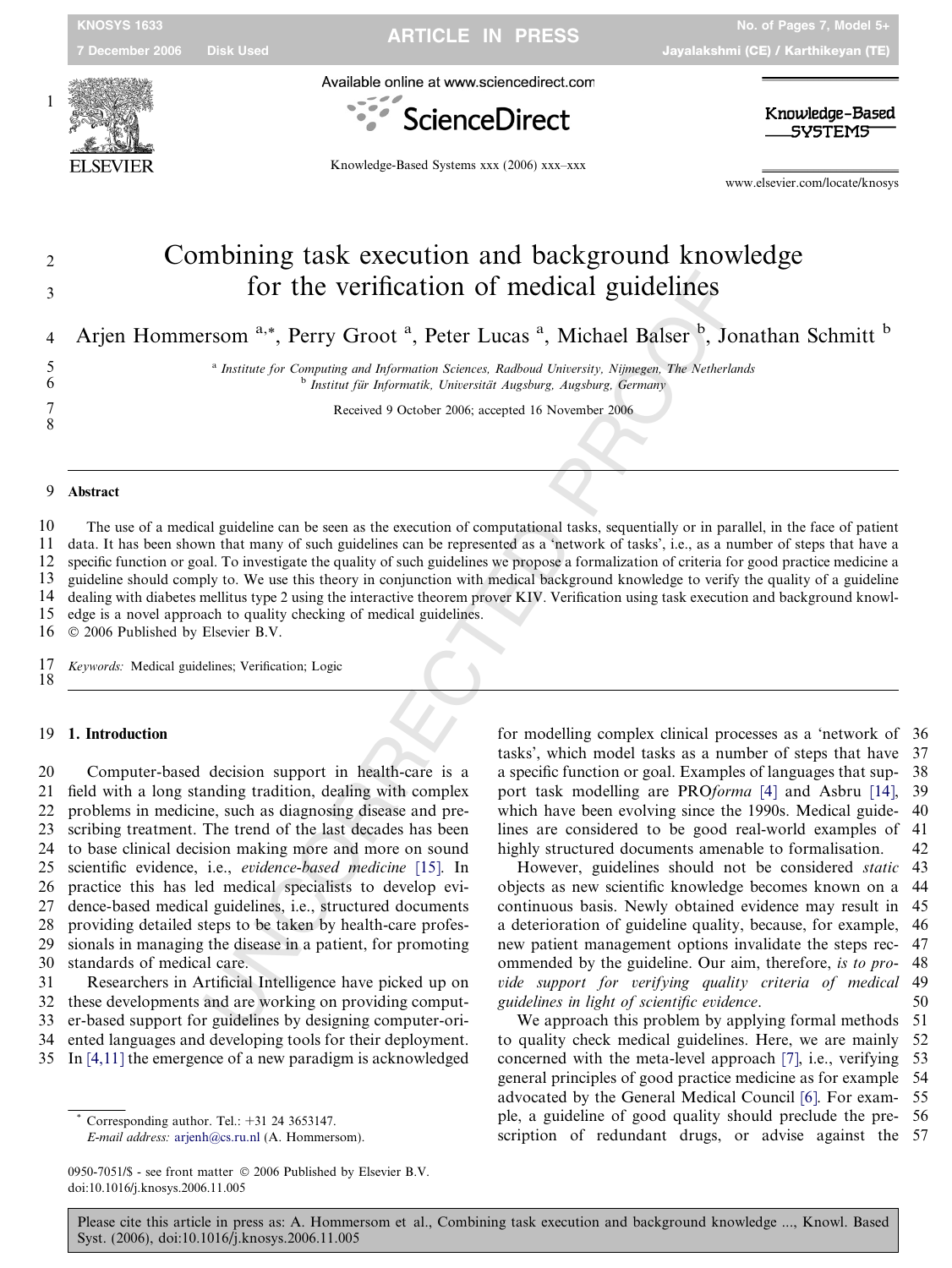<span id="page-1-0"></span>58 prescription of treatment that is less effective than some 59 alternative. For the verification of such quality criteria, 60 the medical knowledge the guideline is based on, i.e., 61 knowledge based on available evidence, is required. We will 62 refer to this knowledge as background knowledge.

63 The structure of this paper is as follows. First, we model 64 the background knowledge concerning the treatment of 65 diabetes mellitus type 2. Then, the advises, given by the 66 guideline as formalised as a 'network of tasks' using the 67 language Asbru, are modelled. Finally, meta-level proper-68 ties for this model are formalised and verified in KIV, an 69 interactive theorem prover. To the best of our knowledge, 70 verification of a fully formalised guideline, as a network of 71 tasks, using medical background knowledge has not been 72 done before.

# 73 2. Medical guidelines

74 Clinical practice guidelines are systematically developed 75 statements to assist practitioners and patients decisions 76 about appropriate health care in specific clinical circum-77 stances. A fragment of a guideline is shown in Fig. 1, which 78 is part of the guideline for general Dutch practitioners 79 about the treatment of diabetes mellitus type 2 [13], and 80 is used as a running example in this paper. The guideline 81 contains recommendations for the clinical management in 82 daily practice. Each of these recommendations is well 83 founded in terms of scientific evidence obtained from the 84 literature, in conjunction with other considerations such 85 as safety, availability, or cost effectiveness.

86 The diabetes mellitus type 2 guideline provides practitio-87 ners with a clear structure of recommended interventions 88 to be used for the control of the glucose level. This kind 89 of information is typically found in medical guidelines in 90 the sense that medical knowledge is combined with infor-91 mation about order and time of treatment (e.g., a sulfonyl-92 urea drug at step 2), and about patients and their 93 environment (e.g., quetelet index lower than or equal to 94 27).

95 Although diabetes mellitus type 2 is a complicated dis-96 ease, the guideline fragment shown in Fig. 1 is not. This 97 indicates that much knowledge concerning diabetes melli-98 tus type 2 is missing from the guideline and that additional 99 knowledge is needed for verifying whether the guideline 100 fulfils some property. The ideas that we use here for verify-

- Step 3: combine a sulfonylurea (SU) and biguanide (BG) drug (replace one of these by a  $\alpha$ -glucosidase inhibitor if side-effects occur).

 $-$  Step 4: one of the following:  $\bullet$  oral antidiabetic and insulin

 $\bullet$  only insulin

Fig. 1. Guideline fragment on diabetes mellitus type 2 management. If one of the steps k is ineffective, the management moves to step  $k + 1$ .

ing quality requirements for medical guidelines are inspired 101 by Hommersom et al. [\[7\],](#page-6-0) where a distinction was made 102 between the different types of knowledge that are involved 103 in defining quality requirements. We assume that there are 104 at least three types of knowledge involved in detecting the 105 violation of good practice medicine: 106

- 1. Knowledge concerning the (patho)physiological mecha- 107 nisms underlying the disease, and the way treatment 108 influences these mechanisms (background knowledge). 109
- 2. Knowledge concerning the recommended treatment in 110 each stage of the plan and how the execution of this plan 111 is affected by the state of the patient (order information 112 from the guideline). 113
- 3. Knowledge concerning good practice in treatment selec- 114 tion (quality requirements). 115

In the following sections we describe these three types of 117 knowledge in more detail, give a formalisation of all three 118 parts, and verify the requirements. 119

# 3. Formalisation of medical guidelines 120

Set as the<br>work of tasks using the differential and verifing the different formalisation<br>delet. Finally, meta-level proper-<br>influences these mechanisms (*bac*<br>prover. To the best of our knowledge, can be stage of the plan It has been shown previously that the step-wise, possibly 121 iterative, execution of a guideline can be described precisely 122 by means of temporal logic [\[9\].](#page-6-0) In this paper we will use the 123 variant of this logic supported by KIV [\[1\],](#page-6-0) which is based 124 on linear temporal logic. The language used is first-order 125 logic, augmented with the usual modal operators  $\Box$  and 126  $\Diamond$ . With  $\Box \varphi$  being true if  $\varphi$  is true in the current state 127 and all future states, and  $\Diamond \varphi$  if  $\varphi$  holds in the current state 128 or in some state in the future. We also use a special opera- 129 tor last which is true exactly if there does not exist a future 130 point in time. Additional modal operators are supported 131 by KIV, but they are not used in this article. Algebraic 132 specifications are used in KIV to model the datatypes. 133

# 3.1. Background knowledge 134

In diabetes mellitus type 2 various metabolic control 135 mechanisms are deranged and many different organ systems 136 may be affected. Glucose level control, however, is the most 137 important mechanism. At some stage in the natural history 138 of diabetes mellitus type 2, the level of glucose in the blood 139 is too high (hyperglycaemia) due to decreased production of 140 insulin by the B cells. Oral anti-diabetics either stimulate the 141 B cells in producing more insulin (sulfonylurea) or inhibit 142 the release of glucose from the liver (biguanide). Effective- 143 ness of these oral diabetics is dependent on the condition 144 of the B cells. Finally, as a causal treatment, insulin can 145 be prescribed. The mechanisms have been formalised in 146 terms of a first-order predicate knowledge: 147

# $k$ nowledge : patient  $\times$  patient  $149$

116

where patient denotes an algebraic specification of all first- 150 order formulas describing the patient state, e.g., condi- 151 tion(hyperglycaemia) represents those patients having a 152

 $-$  Step 1: diet.

otherwise, prescribe a biguanide (BG) drug.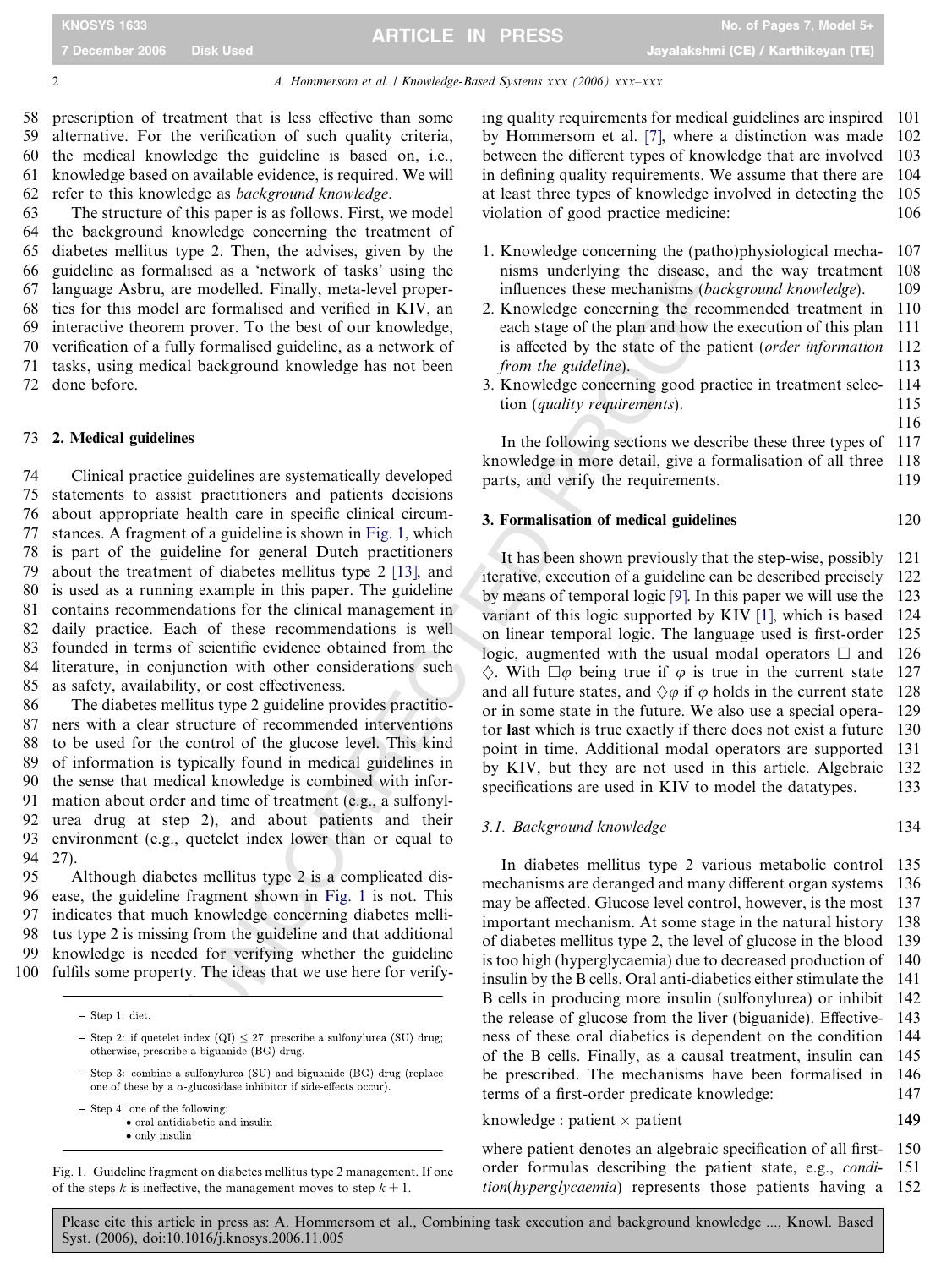<span id="page-2-0"></span>

ARTICLE IN PRESS

153 condition of hyperglycaemia. The postfix function [·] on pa-154 tients selects the value for a certain variable from the state, 155 e.g., Patient['condition'] = hyperglycaemia if and only if 156 condition(hyperglycaemia) holds for this patient. The pred-157 icate knowledge represents the state transitions that may 158 occur between patient states, i.e., the first argument (denot-159 ed by pre below) represents the current patient state and 160 the second argument (denoted by post below) represents 161 the next patient state.

| 101 | the next patient state.                                                                    | Of the ASOLU model of our fuming                                             |
|-----|--------------------------------------------------------------------------------------------|------------------------------------------------------------------------------|
| 162 | The predicate knowledge has been axiomatised with                                          | shown in Fig. 2. The top level plan                                          |
| 163 | knowledge concerning the mechanism described above.                                        | trol sequentially executes the                                               |
| 164 | The axiomatisation is a direct translation of an earlier for-                              | SU_or_BG, SU_and_BG, and Insu                                                |
| 165 | malisation in temporal logic [7] of which two examples are:                                | correspond to the four steps of the<br>Fig. 1. The sub-plan Insulin Treat    |
| 166 | <b>BDM2-1:</b>                                                                             | by two sub-plans Insulin_and_Ant                                             |
| 167 | knowledge(pre, post) $\rightarrow$                                                         | which can be executed in any order                                           |
| 168 | (insulin $\in$ pre['treatment'] $\rightarrow$                                              | The Asbru specifications of two                                              |
| 169 | post['uptake(liver, glucose)'] = up $\wedge$                                               | namely SU_or_BG and Insulin_Tro                                              |
| 170 | $post['uptake(peripheral-tissue, glucose)']=up)$                                           | follows:                                                                     |
| 171 | <b>BDM2-8:</b>                                                                             |                                                                              |
| 172 | knowledge(pre, post) $\rightarrow$                                                         | plan SU_or_BG                                                                |
| 173 | $-post['update(liver, glucose)']= up \land$                                                | effects                                                                      |
| 174 | post['uptake(peripheral-tissue, glucose)'] = up) $\wedge$                                  | $(QI \leq 27 \rightarrow SU \in Drugs)$ $\land$                              |
| 175 | $(\text{pre[}'\text{capacity}(B\text{-cells},\text{insulin})') = \text{exhausted } \wedge$ | $(QI > 27 \rightarrow BG \in Drugs)$                                         |
| 176 | $pre[* condition*] = hyperglycaemia$                                                       | abort condition                                                              |
| 177 | $\rightarrow$ post['condition'] = normoglycaemia)                                          | $condition = hyperglycaemi$                                                  |
| 178 |                                                                                            | complete condition                                                           |
| 179 | The axiom BDM2-1 denotes the physiological effects of                                      | $condition = hypoglycaemia$<br>$condition = normoglycaem$                    |
| 180 | insulin treatment, i.e., administering insulin results in an                               |                                                                              |
| 181 | increased uptake of glucose by the liver and peripheral tis-                               | plan Insulin_Treatments                                                      |
| 182 | sues. Axiom BDM2-8 phrases under what conditions you                                       | body anyorder wait for one                                                   |
| 183 | may expect the patient to get cured, i.e., when the patient                                | Insulin_and_Antidiabetics                                                    |
| 184 | suffers from hyperglycaemia and insulin production of his                                  | Insulin                                                                      |
| 185 | B cells are exhausted, an increased uptake of glucose by                                   |                                                                              |
| 186 | the liver and peripheral tissues results in the patient condi-                             | In the case of SU_or_BG there is                                             |
| 187 | tion changing to normoglycaemia.                                                           | the quetelet index (QI) and the dr<br>quetelet index is less or equal than   |
| 188 | 3.2. Medical guidelines in Asbru                                                           | tered, else BG is administered. The<br>sponds to step 2 in the guideline fra |
| 189 | Much research has already been devoted to the develop-                                     | completes if the patient condition in                                        |
| 190 | ment of representation languages for medical guidelines.                                   | no longer has hyperglycaemia. Thi                                            |
| 191 | Most of them consider guidelines as a composition of                                       | complete condition. The plan SU_c                                            |
|     |                                                                                            |                                                                              |
|     | Treatments_and_Control                                                                     |                                                                              |
|     |                                                                                            |                                                                              |
|     |                                                                                            |                                                                              |
|     |                                                                                            |                                                                              |

#### 188 3.2. Medical guidelines in Asbru

actions, controlled by conditions [\[10\].](#page-6-0) However, most of 192 them are not formal enough for the purpose of our 193 research as they often incorporate free-text elements which 194 do not have a clear semantics. Exceptions to this are 195 PROforma [\[4\]](#page-6-0) and Asbru [\[14\].](#page-6-0) The latter has been chosen 196 in our research. 197

In Asbru, plans are hierarchically organised in which a 198 plan refers to a number of sub-plans. The overall structure 199 of the Asbru model of our running example ([Fig. 1](#page-1-0)), is 200 shown in Fig. 2. The top level plan Treatments\_and\_Con- 201 trol sequentially executes the four sub-plans Diet, 202 SU or BG, SU and BG, and Insulin Treatments, which 203 correspond to the four steps of the guideline fragment in 204 [Fig. 1](#page-1-0). The sub-plan Insulin\_Treatments is further refined 205 by two sub-plans Insulin\_and\_Antidiabetics and Insulin, 206 which can be executed in any order. 207

The Asbru specifications of two plans in the hierarchy, 208 namely SU or BG and Insulin Treatments are defined as 209 follows: 210

| plan SU_or_BG                                      |     |
|----------------------------------------------------|-----|
| effects                                            | 212 |
| $[QI \leq 27 \rightarrow SU \in Drugs) \wedge$     | 213 |
| $(QI > 27 \rightarrow BG \in Drugs)$               | 214 |
| abort condition                                    | 216 |
| $condition = hyperglycaemia$ confirmation required | 218 |
| complete condition                                 |     |
| condition = hypoglycaemia $\vee$                   | 220 |
| $condition = normoglycaemia$                       | 221 |
| <b>plan</b> Insulin_Treatments                     |     |
| body anyorder wait for one                         |     |
| Insulin_and_Antidiabetics                          | 224 |
| Insulin                                            | 225 |

In the case of SU or BG there is a relationship between 226 the quetelet index (QI) and the drug administered. If the 227 quetelet index is less or equal than 27 then SU is adminis- 228 tered, else BG is administered. The plan SU\_or\_BG corre- 229 sponds to step 2 in the guideline fragment of [Fig. 1,](#page-1-0) which 230 completes if the patient condition improves, i.e., the patient 231 no longer has hyperglycaemia. This is represented by the 232 complete condition. The plan SU or BG aborts when the 233



Fig. 2. Asbru plan hierarchy of the diabetes mellitus type 2 guideline.

Please cite this article in press as: A. Hommersom et al., Combining task execution and background knowledge ..., Knowl. Based Syst. (2006), doi:10.1016/j.knosys.2006.11.005

3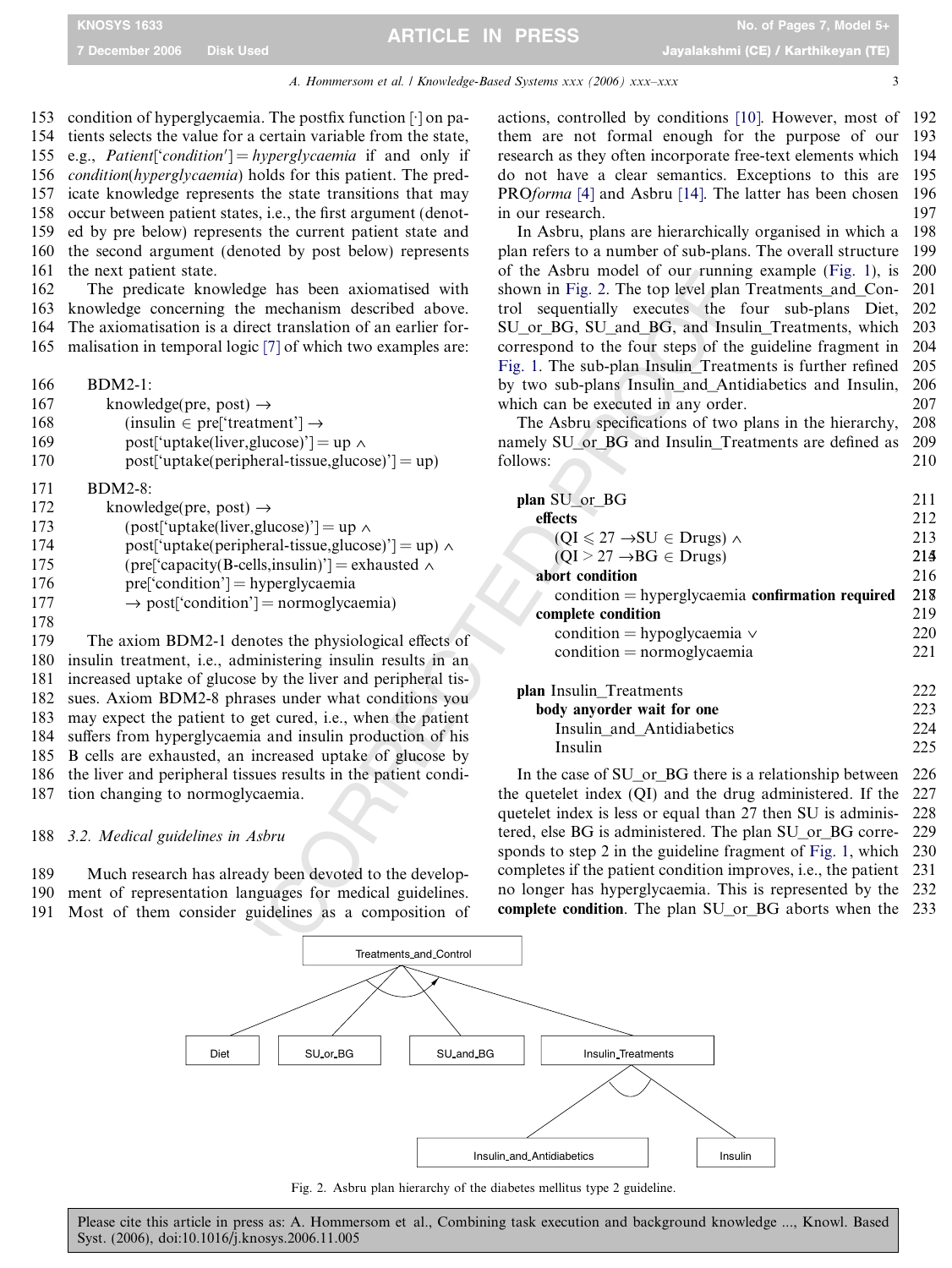<span id="page-3-0"></span>

234 condition of the patient does not improve, which is repre-235 sented by the abort condition. It requires a manual confir-236 mation to ensure that some time passes for the drugs to 237 have an impact on the patient condition.

238 The plan Insulin Treatments consists of two sub-plans, 239 which correspond to the two options of step 4 in the guide-240 line fragment of [Fig. 1](#page-1-0), i.e., either insulin is administered or 241 insulin and anti-diabetics are administered.

### 242 3.3. Quality requirements

243 Here, we give a formalisation of good practice medicine 244 of medical guidelines. This extends previous work [\[7\]](#page-6-0), 245 which formalised good practice medicine on the basis of 246 a theory of abductive reasoning of single treatments. The 247 context of the formalisation given here is a fully formalised 248 guideline, which consists, besides a number of treatments, 249 of a control structure that uses patient information to 250 decide on a particular treatment. This contrast with [\[7\]](#page-6-0), 251 which used a context of a singly chosen treatment.

252 Firstly, we formalise the notion of a proper guideline 253 according to the theory of abductive reasoning. Let B be 254 medical background knowledge, P be a patient group, N 255 be a collection of intentions, which the physician has to 256 achieve, and  $M$  be a medical guideline. Then  $M$  is called 257 a proper guideline for a patient group P, denoted as 258  $M \in Pr_P$ , if:

259 (M1)  $B \cup M \cup P \neq \perp$  (the guideline does not have contra-<br>260 dictory effects), and dictory effects), and

261 (M2)  $B \cup M \cup P \models \Diamond N$  (the guideline eventually handles 262 all the patient problems intended to be managed)

263

264 Secondly, we formalise good practice medicine of guide-265 lines. Let  $\leq_{\varphi}$  be a reflexive and transitive order denoting a 266 preference relation with  $M \preceq_{\varphi} M'$  meaning that M' is at 267 least as preferred to M given criterion  $\varphi$ . With  $\prec_{\varphi}$  we 268 denote the order such that  $M \prec_{\varphi} M'$  if and only if 269  $M \preceq_{\varphi} M'$  and  $M' \npreceq_{\varphi} M$ . When both  $M \preceq_{\varphi} M'$  and  $M' \preceq M$  hold or when M and M' are incomparable 270  $M' \preceq_{\varphi} M$  hold or when M and M' are incomparable 271 w.r.t.  $\preceq_{\varphi}$  we say that M and M' are *indifferent*, which is 272 denoted as  $M \sim M'$ . If in addition to (M1) and (M2) con-273 dition (M3) holds, with

274 (M3)  $O_{\omega}(M)$  holds, where  $O_{\omega}$  is a meta-predicate standing 275 for an optimality criterion or combination of opti-276 mality criteria  $\varphi$  defined as: 277  $O_{\varphi}(M) \equiv \forall M' \in \mathsf{Pr}_P : \neg(M \prec_{\varphi} M'),$ 

278 then the guideline is said to be in accordance with good 279 *practice medicine* w.r.t. criterion  $\varphi$  and patient group P, 280 which is denoted as  $Good<sub>\omega</sub>(M, P)$ .

281 A typical example for  $O_{\varphi}$  is consistency of the recom-282 mended treatment order w.r.t. a preference relation  $\preceq_{\psi} over$ 283 treatments, i.e.,  $O_{\varphi}(M)$  holds if the guideline M recom-284 mends treatment T before treatment T' when  $T' \prec_{\psi} T$ 285 holds. For example, in diabetes mellitus type 2, a preference relation over treatments would be to minimise (1) 286 the number of insulin injections, and (2) the number of 287 drugs involved. This results, among others, in the following 288 preferences: sulfonylurea drug  $\sim$  biguanide drug, and insu- 289 lin  $\preceq_{\psi}$  insulin and anti-diabetic  $\preceq_{\psi}$  sulfonylurea and bigua- 290 nide drug  $\prec_{\psi}$  sulfonylurea or biguanide drug  $\prec_{\psi}$  diet. A 291 nide drug  $\preceq_{\psi}$  sulfonylurea or biguanide drug  $\preceq_{\psi}$  diet. A 291 guideline *M* would then be in accordance with good prac- 292 guideline  $M$  would then be in accordance with good practice medicine if it is consistent with this preference order 293  $\preceq_{\psi}$ , e.g., if *M* first recommends diet before a sulfonylurea 294 or biguanide drug. or biguanide drug.

**4. Verification using KIV** 296

The formal verification was done with the interactive 297 verification tool KIV [1]. A speciality of KIV is the use 298 of primed and double-primed variables: a primed variable 299  $V'$  represents the value of this variable after a system tran- 300 sition, the double-primed variable  $V''$  is interpreted as the 301 value after an environment transition, where the environ- 302 ment transition models the communication of the system 303 with its environment. System and environment transitions 304 alternate, as shown in Fig. 3, with  $V''$  being equal to V in 305 the successive state. 306

ments<br>  $\frac{1}{2}\phi_t$ , as  $\phi_t$  and its economies as<br>  $\frac{1}{2}\phi_t$ . The  $\phi_t$  and its economies on<br>
correlation of good practice medicine<br>
actives the (7)<br>
cood practice medicine on the basis of<br>
The formal verification was d With the help of KIV, we have verified that the diabetes 307 guideline is proper, i.e., that the guideline satisfies condi- 308 tions (M1) and (M2), which is discussed in Subsections 309 4.1 and 4.2. Furthermore, with KIV we have verified vari- 310 ous meta-level quality requirements of the diabetes mellitus 311 type 2 guideline. Each meta-level quality requirement is 312 verified using a sequent  $\Gamma \vdash \Sigma$  where the succedent  $\Sigma$  is some 313 instantiation of (M3) and the antecedent  $\Gamma$  consists of the 314 initial state of a patient group, the initial state of the guide- 315 line, the medical guideline, effects of treatment plans, the 316 background knowledge, and the environment assumptions, 317 which is shown in [Fig. 4](#page-4-0). The verification of two meta-level 318 requirements are discussed in Sections [4.3 and 4.4.](#page-5-0) 319

# 4.1. Consistency of background knowledge 320

Property (M1) ensures that the formal model including 321 the Asbru guideline and the background knowledge is con- 322 sistent. The initial state is – in our case – described as a set  $323$ of equations and it has been trivial to see that they are con- 324 sistent. The guideline is given as an Asbru plan. The seman- 325



Fig. 3. The relation between unprimed and primed variables as two transitions: the system transition (including the Asbru model and its effects) and the environment transition (including the background knowledge).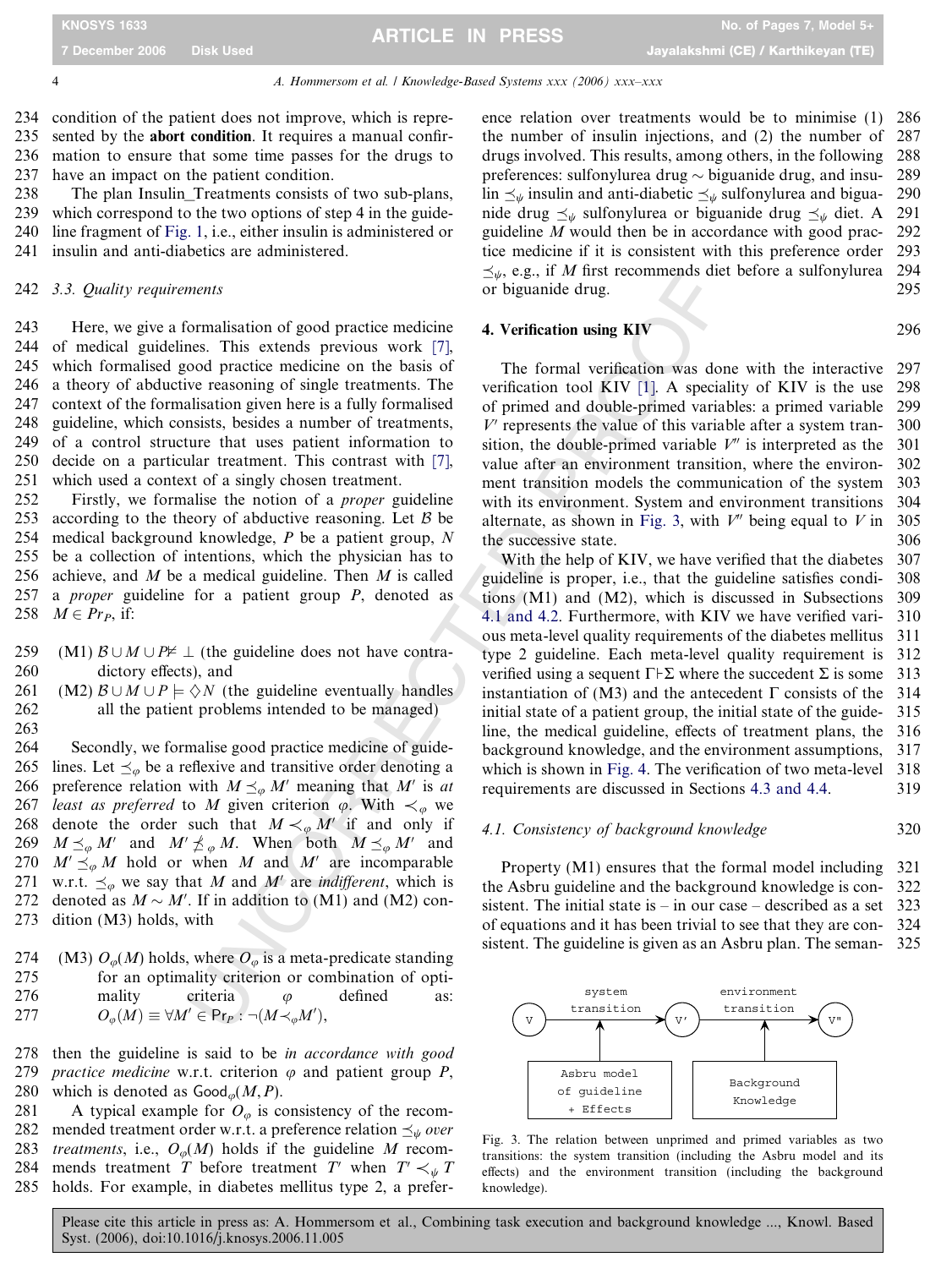ARTICLE IN PRESS

A. Hommersom et al. / Knowledge-Based Systems xxx (2006) xxx–xxx

<span id="page-4-0"></span>

| $AS[$ 'tc'] = inactive,                                      | $\frac{1}{2}$ Initial state of quideline $\frac{1}{2}$ |
|--------------------------------------------------------------|--------------------------------------------------------|
| $[inactive \# ( 'tc', 'st'; AS, Patient ) ],$                | $/*$ Asbru plan */                                     |
| $\Box(AS['SU_{\neg} or \neg BG] = activated \leftrightarrow$ | $/*$ Effects $*/$                                      |
| $BG \in Patient'[treatment] \wedge ),$                       |                                                        |
| $\Box$ knowledge( $Pattern1$ , $Pattern1$ )                  | $\frac{1}{2}$ Background knowledge */                  |
| $\Box(AS''[te] = AS'[te] \wedge \ldots)$                     | $\frac{1}{2}$ Environment assumption $\frac{1}{2}$     |

Fig. 4. Antecedent of proof obligations with tc shorthand for Treatments and Control and  $AS$  an additional data structure of type asbrustate, which keeps track of all plan states over time, in which initially each plan is set to inactive.

326 tics of any Asbru plan is defined in a programming lan-327 guage where every program construct ensures that the 328 resulting reactive system is consistent: in every step, the 329 program either terminates or calculates a consistent output 330 for arbitrary input values. The Asbru plan, thus, defines a 331 total function between unprimed and primed variables in 332 every step ([Fig. 3\)](#page-3-0). The formula defining the effects maps 333 the output variables of the guideline to input variables of 334 the patient model. Again, it has been trivial to see that this 335 mapping is consistent.

336 The background knowledge defines our patient model. 337 We consider the patient to be part of the environment 338 which is the relation between the primed and the double 339 primed variables in every step. If the patient model ensures 340 that for an arbitrary primed state there exists a double 341 primed state, the overall system of alternating guideline 342 and environment transitions is consistent: given an initial 343 (unprimed) state, the guideline calculates an output 344 (primed) state; the effects define a link between the vari-345 ables of the guideline and the variables of the patient mod-346 el; the patient model reacts to the (primed) output state and 347 gives a (double primed) state which is again input to the 348 Asbru guideline in the next step. In other words, the rela-349 tion between the unprimed and the double primed state is 350 the complete state transition. The additional environment 351 assumptions referring to the Asbru environment do not 352 destroy consistency as the set of restricted variables of 353 the environment assumption is disjunct to the set of vari-354 ables of the patient model.

355 It remains to ensure consistency of the background 356 knowledge which we defined as a predicate knowledge. 357 Consistency can be shown by proving the property

359 
$$
\forall pre. \exists post. knowledge (pre, post)
$$

360 which ensures that the relation is total. In order to prove 361 that this property holds an example patient has been con-362 structed. Verifying that the example patient is a model of 363 the background knowledge has been fully automatic.

# 364 4.2. Successful treatment

365 In order to verify property (M2), i.e., the guideline even-366 tually manages to control the glucose level in the patient's 367 blood, a proof has been constructed. The verification strat-368 egy in KIV is symbolic execution with induction [\[1\]](#page-6-0). The 369 plan state model introduced in [\[2\]](#page-6-0) defines the semantics 370 of the different conditions of a plan and is implemented in KIV by a procedure called asbru, which is symbolically 371 executed. Each plan can be in a certain state, modelled with 372 a variable AS (i.e., inactive, considered, ready, activated, 373 and aborted (or completed)) and a transition to another 374 state depends on its conditions. In the initial state, the 375 top level plan Treatments\_and\_Control (abbreviated tc) 376 is in inactive state. After executing the first step, the plan 377 is considered, after which execution continues as described 378 in [\[2\].](#page-6-0) The execution is visualised in a proof tree (cf. Fig. 5), 379 where the bottom node is the start of the execution and 380 splits if there is a case distinction. 381

Patients whose capacity of the B cells is normal are 382 cured with diet, while for other patients diet will not be suf- 383 ficient. In this case, we assume that the doctor eventually 384 aborts the diet treatment. We use induction to reason 385 about the unspecified time period in which diet is applied. 386 As an invariant, 387



Fig. 5. Overview of the proof that the guideline eventually manages all patient problems, which is explained in Section 4.2 .

Please cite this article in press as: A. Hommersom et al., Combining task execution and background knowledge ..., Knowl. Based Syst. (2006), doi:10.1016/j.knosys.2006.11.005

5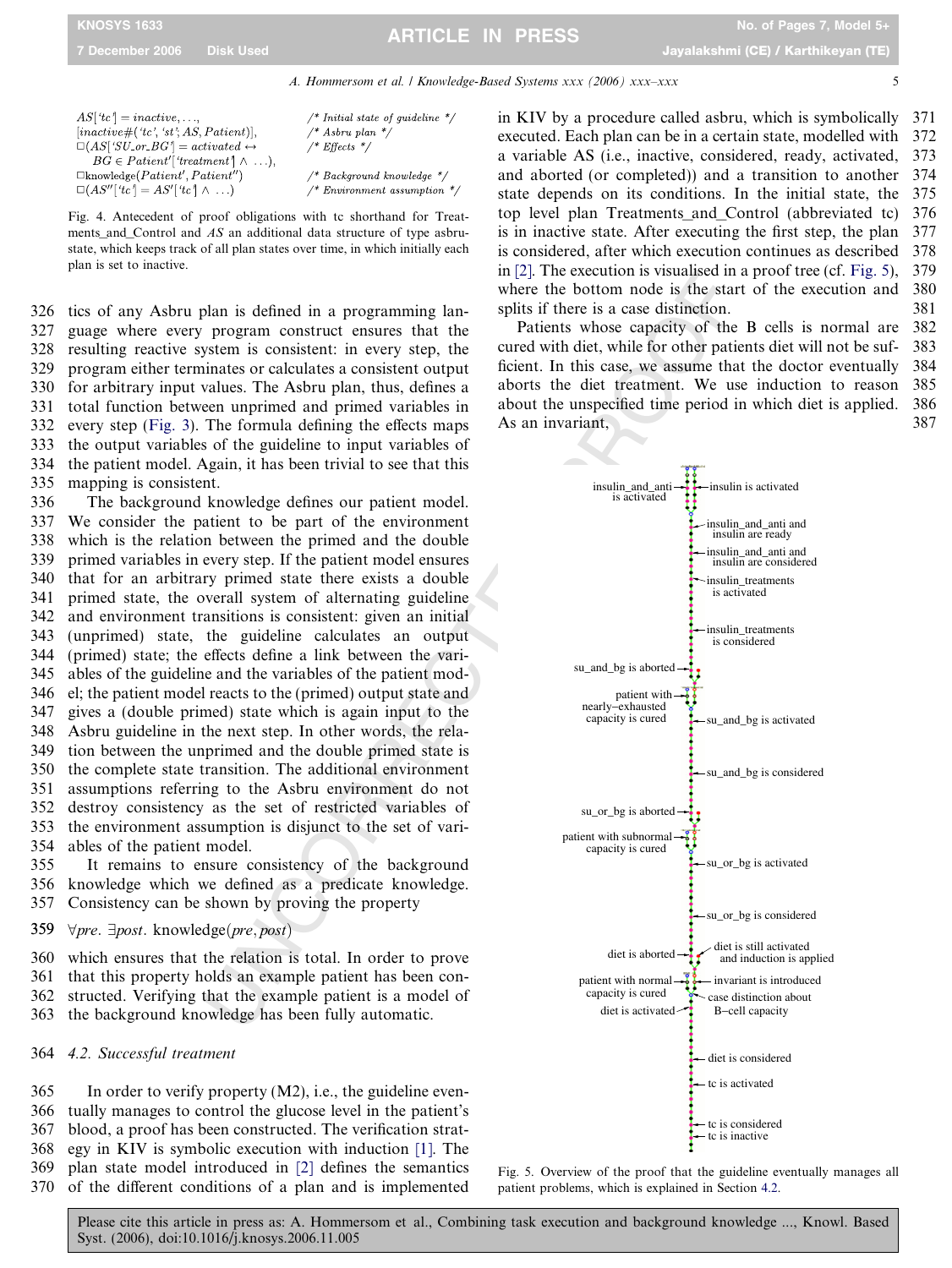<span id="page-5-0"></span>

6 A. Hommersom et al. / Knowledge-Based Systems xxx (2006) xxx–xxx

# 389 Patient $\lbrack$ 'capacity $(B\text{-}cells, insulin)$ ' $\rbrack \neq normal$

390 is used. In the next step, the doctor has either aborted diet 391 or diet is still active. In the second case, induction can be 392 applied. When diet is aborted, tc sequentially executes the 393 next plan, which is SU\_or\_BG (cf. [Fig. 2](#page-2-0)).

394 The second treatment SU\_or\_BG goes, as each Asbru 395 plan, through a sequence of states, i.e., inactive, consid-396 ered, ready, activated, and aborted, and thus becomes first 397 considered and after some steps becomes activated (cf. 398 [Fig. 5](#page-4-0)). In this case, either SU or BG is prescribed, depend-399 ing on the quetelet index QI. For a patient whose B cell 400 capacity is subnormal, the background knowledge ensures 401 that the condition of the patient improves. Thus, for the 402 rest of the proof we can additionally assume that

404 Patient['capacity(B-cells, insulin)'  $\neq$  subnormal

405 After SU\_or\_BG aborts, the third treatment 406 (SU\_and\_BG) is executed in similar fashion, where pa-407 tients with nearly exhausted B cell capacity are cured. 408 Thus, after aborting the first three treatments the precondi-409 tion concerning the B cell capacity can be strengthened to

Patient $\lbrack$ 'capacity $(B\text{-}cells, insulin)$ ' $\rbrack \neq normal$ 

 $\land$  Patient ['capacity(B-cells, insulin)'  $\neq$  subnormal

 $\begin{bmatrix} A & A \end{bmatrix}$  Patient ['capacity(B-cells, insulin)']  $\neq$  nearly exhausted

412 which, under the assumption that the only possible values 413 of the capacity are normal, subnormal, nearly exhausted, 414 and exhausted, yields:

```
416 Patient['capacity(B - cells, insulin)'] = exhausted
```
417 This statement together with the background knowledge 418 ensures that the prescription of insulin, which is prescribed 419 in both final treatments Insulin and Insulin and Antidia-420 betics, finally cures the patient.

# 421 4.3. Optimality of treatment

422 With respect to property (M3), an optimality criterion 423 of the guideline is that no treatments are prescribed that 424 are not in accordance with good practice medicine (Section 425 [3.3](#page-3-0)), i.e., some preference relation  $\preceq$  between treatments 426 exists and the guideline never prescribes a treatment  $T$  such 427 that  $T \preceq T'$  and T' cures the patient group under 428 consideration.

429 In our case study the preference for treatments is based 430 on the minimisation of: (1) the number of insulin injections, 431 and (2) the number of drugs involved (cf. Section 3.3). We 432 have defined this using a reflexive, transitive order  $\leq$  such 433 that for all treatments T, it holds that *insulin*  $\leq T$  and 434  $T \le$  *diet*. Furthermore, the treatments prescribing the oral 435 anti-diabetics sulfonylurea and biguanide are incompara-436 ble. The proof obligation is then as follows:

438  $\Box(\forall_T : Good_{\leq}(T, Patient) \rightarrow T \leq Patient['treatment'])$ 

439 where  $Good_{\leq}(T, Patient)$  denotes that T is a treatment 440 according to good practice medicine for Patient, as defined in [\[8\]](#page-6-0). To prove this, the following axiom was added to the 441 system:  $442$ 

$$
\Box \textit{Patient} [`QI'] = \textit{Patient}'' [`QI'] \tag{444}
$$

i.e., the quetelet index does not change during the run of 445 the protocol. This axiom is needed, because the decision 446 of prescribing a treatment is not exactly at the same time 447 as the application of the treatment and therefore the deci- 448 sion of prescribing this treatment could be based on a pa- 449 tient with a different quetelet index than the patient that 450 actually takes the drugs. 451

Proving this property in KIV was done in approximately 452 1 day using several heuristics for the straightforward parts. 453 The theorem was proven using two lemmas for two specific 454 patient groups. In total, it took approximately 500 steps, of 455 which nearly 90% were done automatically, to verify this 456 property. 457

4.4. Order of treatments 458

Finally, another instance of (M3) was proven. This 459 property phrases that the order of any two treatments in 460 the protocol is consistent with the order relation as we have 461 defined in Section [3.3.](#page-3-0) In other words, in case a patient may 462 receive multiple treatments, the less radical treatments are 463 tried first. The formalisation of the property in KIV was 464 done as follows: 465

$$
\Box \forall_T (Tick \land T = Patient['treatment'] \rightarrow \Box (\text{last} \lor (Tick
$$
  

$$
\rightarrow \neg (T \leq Patient['treatment']))))
$$
 467

er some steps becomes activated (cf. som on pescention) must reaction and all the background knowledge ensures are the perfective method of the perfective of the perfective of the perfective of the perfective of the perfe At each time, the current treatment is bound to a static 468 variable (i.e., unchanged by symbolic execution)  $T$ , which 469 can be used to compare against subsequent steps in the 470 protocol. For any future steps, we require that either the 471 protocol completes (last holds) or that activated treatments 472 are not more preferred than T. The additional Tick vari- 473 able is needed in the formalisation to abstract from techni- 474 cal system steps. 475

This property also had a high degree of automation with 476 roughly 800 steps in total. The reason for this slightly high- 477 er number of steps is due to nested temporal operators. 478

# 5. Discussion 479

As the interest in medical guidelines continues to grow, 480 there is a need for criteria to asses the quality of medical 481 guidelines. An important method for the appraisal of med- 482 ical guidelines was introduced by the AGREE collabora- 483 tion [\[3\]](#page-6-0). A solid foundation for the application of formal 484 methods to the quality checking of medical guidelines, 485 using simulation of the guideline [\[4,12\]](#page-6-0) and theorem prov- 486 ing techniques [\[9\],](#page-6-0) can also be found in literature. 487

In [\[9\],](#page-6-0) logical methods have been used to analyse prop- 488 erties of guidelines, formalised as task networks. In [\[8\]](#page-6-0), it 489 was shown that the theory of abductive diagnosis can be 490 taken as a foundation for the formalisation of quality 491